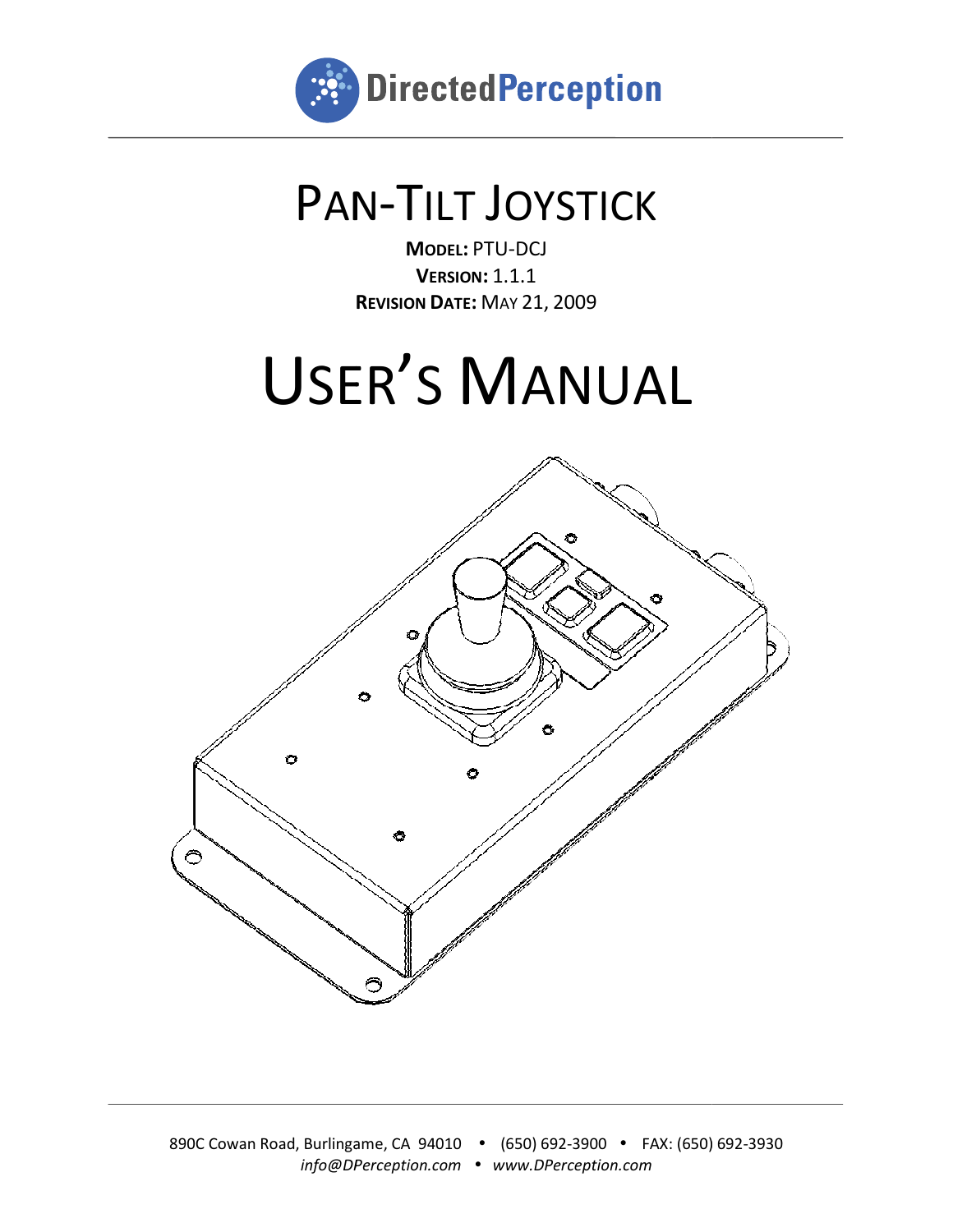Pan-Tilt Joystick (Model PTU-DCJ) User's Manual, May 21, 2009

©1991, 2009 by Directed Perception, Inc., 890C Cowan Road, Burlingame, California 94010, (650)692-3900, FAX: (650)692-3930, www.DPerception.com.

All rights reserved. Protected under numerous U.S. Patents including 5463432 and 5802412, and patents pending. No part of this book may be reproduced, stored in a retrieval system, or transcribed, in any form or by any means, electronic, mechanical, photocopying, recording, or otherwise, without the prior written permission of Directed Perception, Inc.

The information in this manual is subject to change without notice and, except for the warranty, does not represent a commitment on the part of Directed Perception. Directed Perception cannot be held liable for any mistakes in this manual and reserves the right to make changes.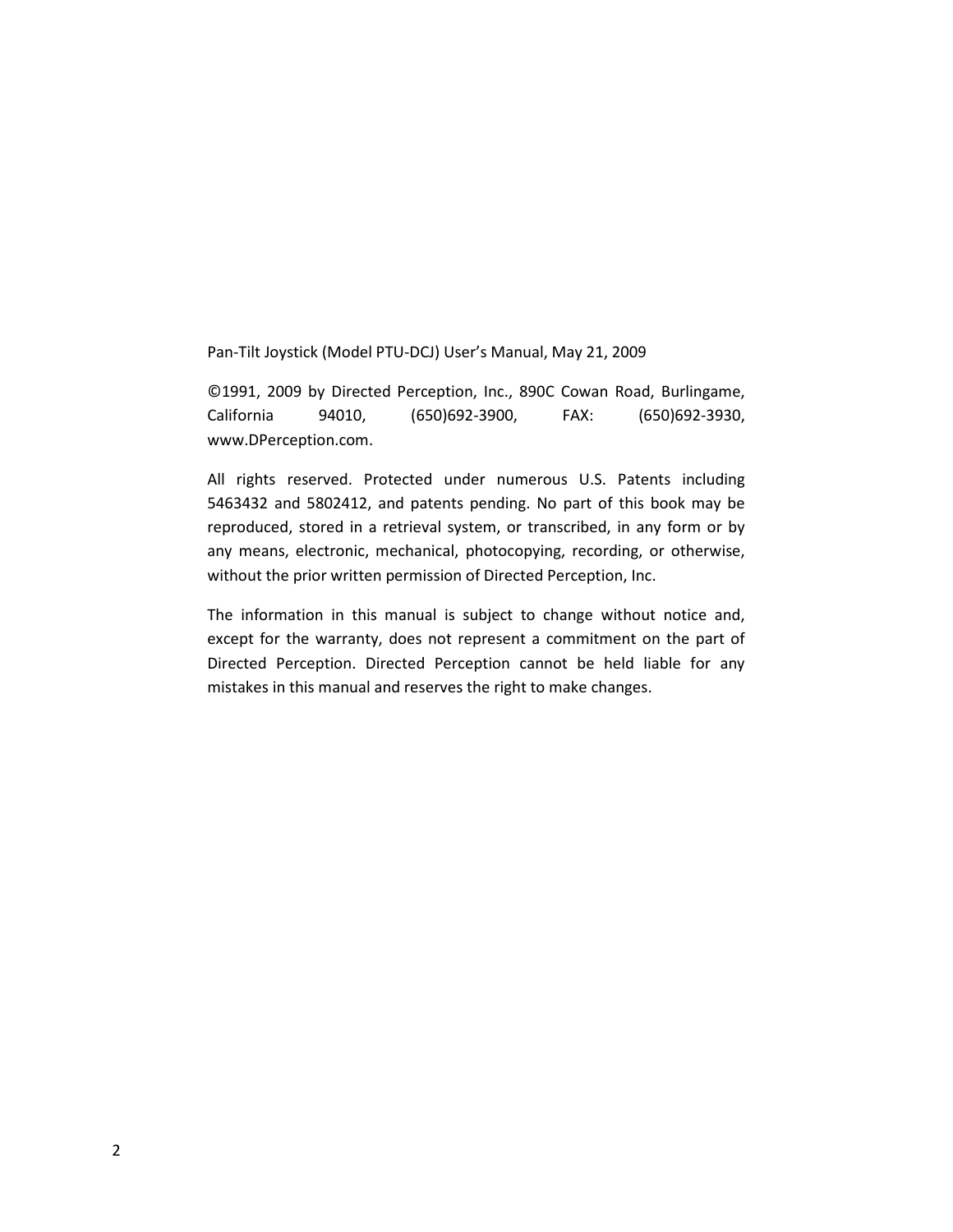## Table of Contents

| 1              |       |  |  |
|----------------|-------|--|--|
| $\overline{2}$ |       |  |  |
|                | 2.1   |  |  |
|                | 2.2   |  |  |
|                | 2.3   |  |  |
| $\overline{3}$ |       |  |  |
|                | 3.1   |  |  |
|                | 3.2   |  |  |
|                | 3.3   |  |  |
|                | 3.3.1 |  |  |
|                | 3.3.2 |  |  |
|                | 3.4   |  |  |
|                | 3.5   |  |  |
|                | 3.6   |  |  |
| $\overline{4}$ |       |  |  |
| 5              |       |  |  |
|                | 5.1   |  |  |
|                | 5.2   |  |  |
|                | 5.2.1 |  |  |
| A              |       |  |  |
|                | A.1   |  |  |
| B              |       |  |  |
| $\mathsf{C}$   |       |  |  |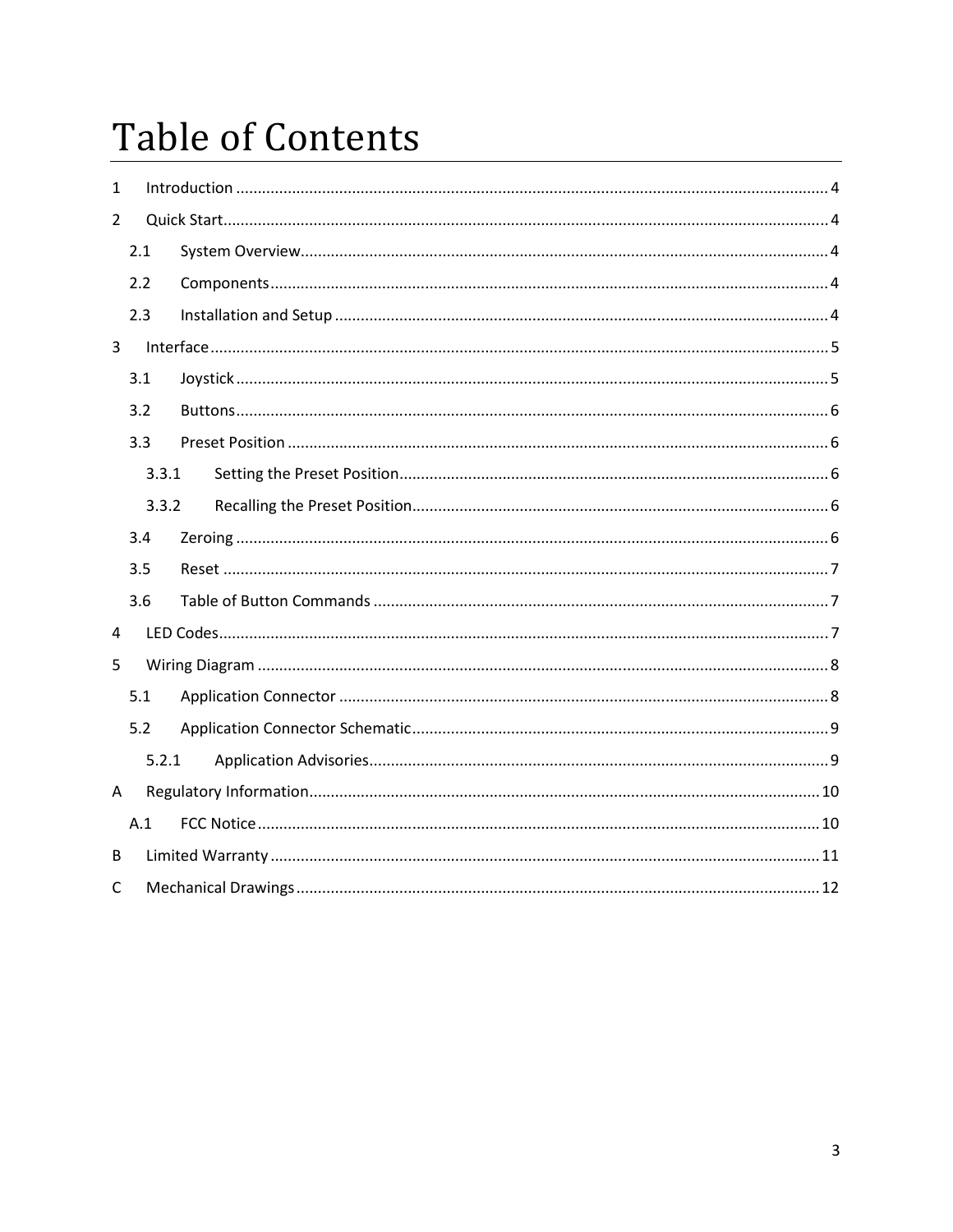#### **1 Introduction**

PTU-DCJ is a rugged, reliable joystick that is easy to deploy and integrate with PTU D47, D48, D100, and D300 models. The DCJ's most notable features are:

- Power-curved contactless joystick for precise and intuitive velocity control.
- Simple and responsive positional control with high-duty buttons.
- Standard circular MIL connectors with pass-through for easy and robust wiring.

#### **2 Quick Start**

This section will get your joystick talking to a pan-tilt unit as quickly as possible.

#### **2.1 System Overview**

The DCJ normally operates as the sole interface to a PTU. Power is supplied to and passes through the DCJ to the attached PTU. The DCJ will automatically connect when power is supplied.

#### **2.2 Components**

- PTU-DCJ
- Pan-Tilt model D47, D48, D100, or D300
- PTU to DCJ cable (PT-DCJ-CABLE)
- Breakout cable (PTU-AC-CAB-25BO)
- AC/DC Power Supply (PTU-AC-APS-30V)

#### **2.3 Installation and Setup**

- 1) Setup the PTU such that it is clear from all possible obstructions.
- 2) Attach the breakout cable to the DCJ Application Connector (red marking in Figure 1).
- 3) Attach the PTU to the DCJ (green marking in Figure 1).
- 4) Attach power supply to the breakout cable (DIN connector).
- 5) Attach power supply to a switched power strip.

Your workbench should look like Figure 1. Switch on the power strip and observe the DCJ. The LED will be blinking green while connecting to the PTU. The PTU will reset and zero with the DCJ LED showing solid green shortly afterwards (see LED Codes for more information about the DCJ's LED).

A solid green LED means the system is live. Deflection of the joystick will move the PTU accordingly. Speed, acceleration, step mode, and other parameters that affect the joystick's response and feel are governed by the PTU. Refer to your PTU manual and the *Command Reference Manual* for details on how to change these settings.

*Note*: Do not power off the DCJ or PTU by disconnecting the cable directly. Use a switched power strip or other switched power source to turn the devices off before disconnecting cables. Live cable disconnection may result in electrical damage to all connected devices.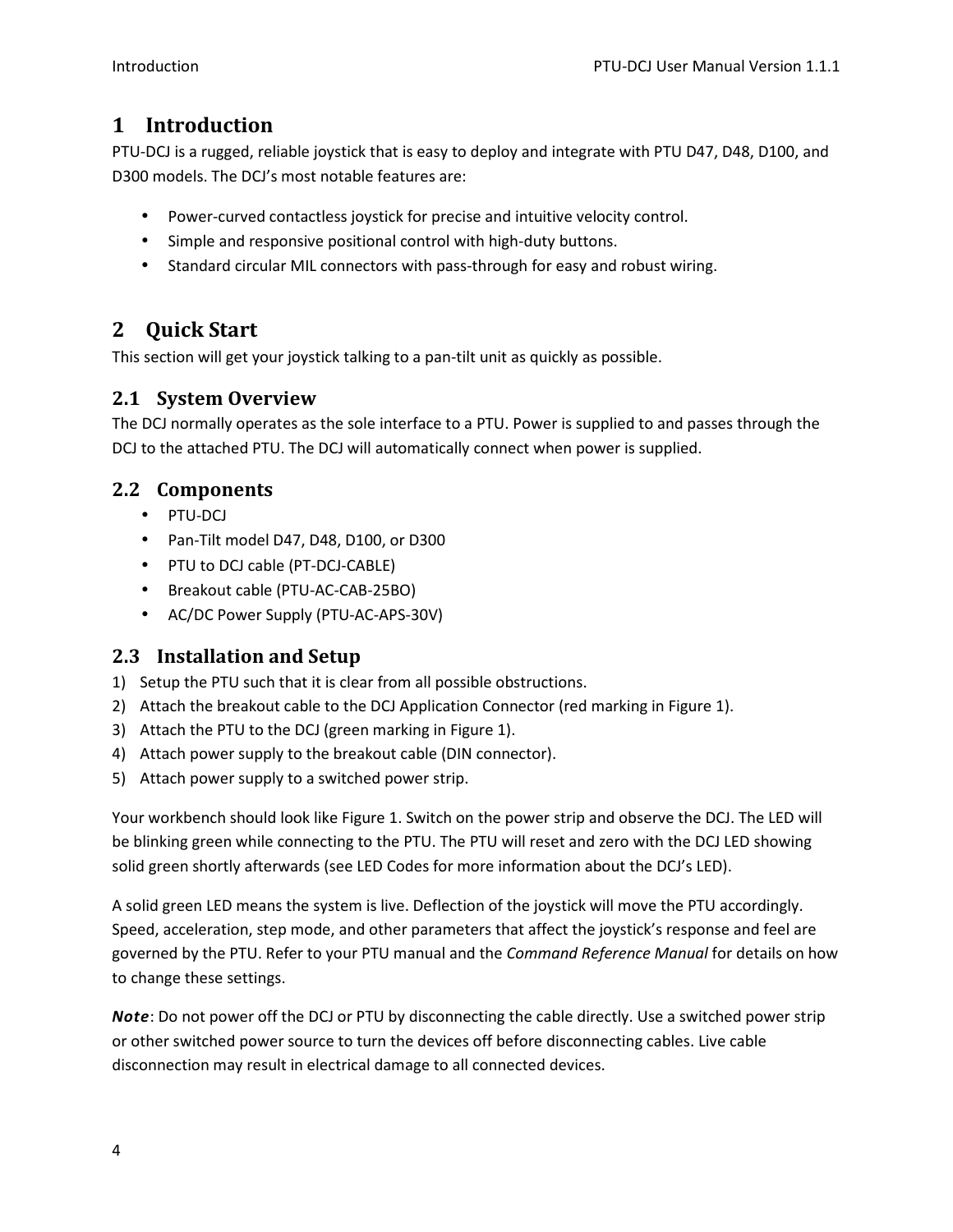

**Figure 1 Setup Overview (arrows mark power flow)** 

#### **3 Interface**

#### **3.1 Joystick**

The DCJ will automatically search for and connect to a PTU when power is applied. The joystick is The DCJ will automatically search for and connect to a PTU when power is applied. The joystick is<br>immediately live after a successful connection (solid green LED). Small deflections in the joystick result in slow motions while large deflections result in fast motions.



**Figure 2 Joystick Axis Orientation**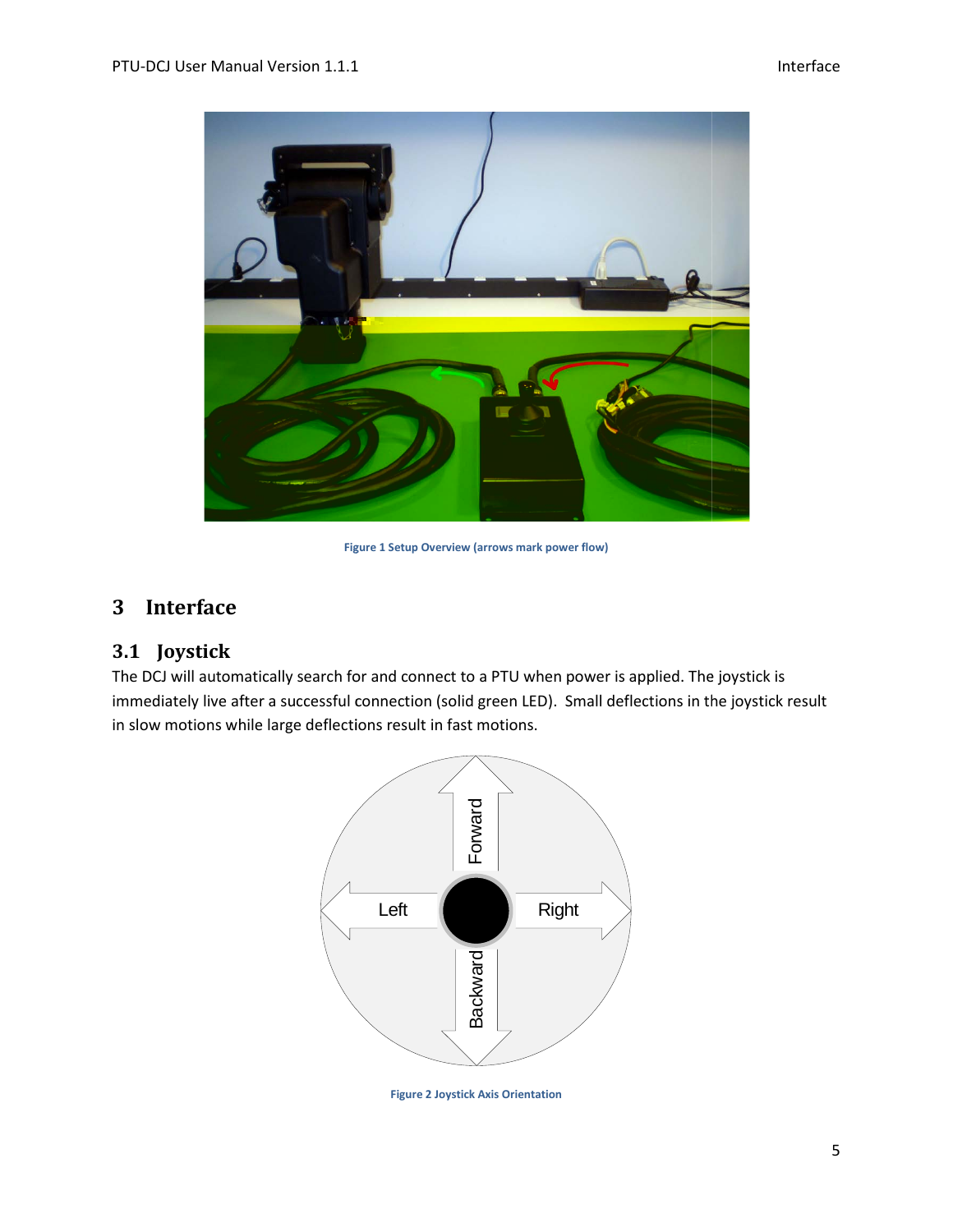#### **3.2 Buttons**

Three membrane overlay buttons are the primary interface for positional control and modal features. The buttons are Go, Command (CMD), and Set. See Figure 3 for the layout of these buttons.



#### **Figure 3 Button Layout**

#### **3.3 Preset Position**

A preset position is an application-specific center position. This may be forward and level or it may be pointing towards a landmark. This feature allows the user to freely move around and quickly return to a position of interest.

The preset position is kept within the PTU itself. Moving a PTU from one DCJ to another DCJ will move the saved preset position with the PTU.

#### **3.3.1 Setting the Preset Position**

A new PTU has no default preset position set. Recalling a preset with Go will fail until the preset position is set. *Press and hold the Set button* for two or more seconds to set the current position as the preset position.

#### **3.3.2 Recalling the Preset Position**

To go to the preset position, *press and release the Go button*. The PTU will immediately return to the preset position. Deflection of the joystick while moving to the preset will abort the move and immediately enter joystick control.

#### **3.4 Zeroing**

A PTU that has been freshly powered on and reset will be pointing at position zero on both axes. Moving the joystick will deflect the PTU off the zero position. Going to the preset position may also move the PTU off zero.

#### *Press and release the Command button three times* to return to zero.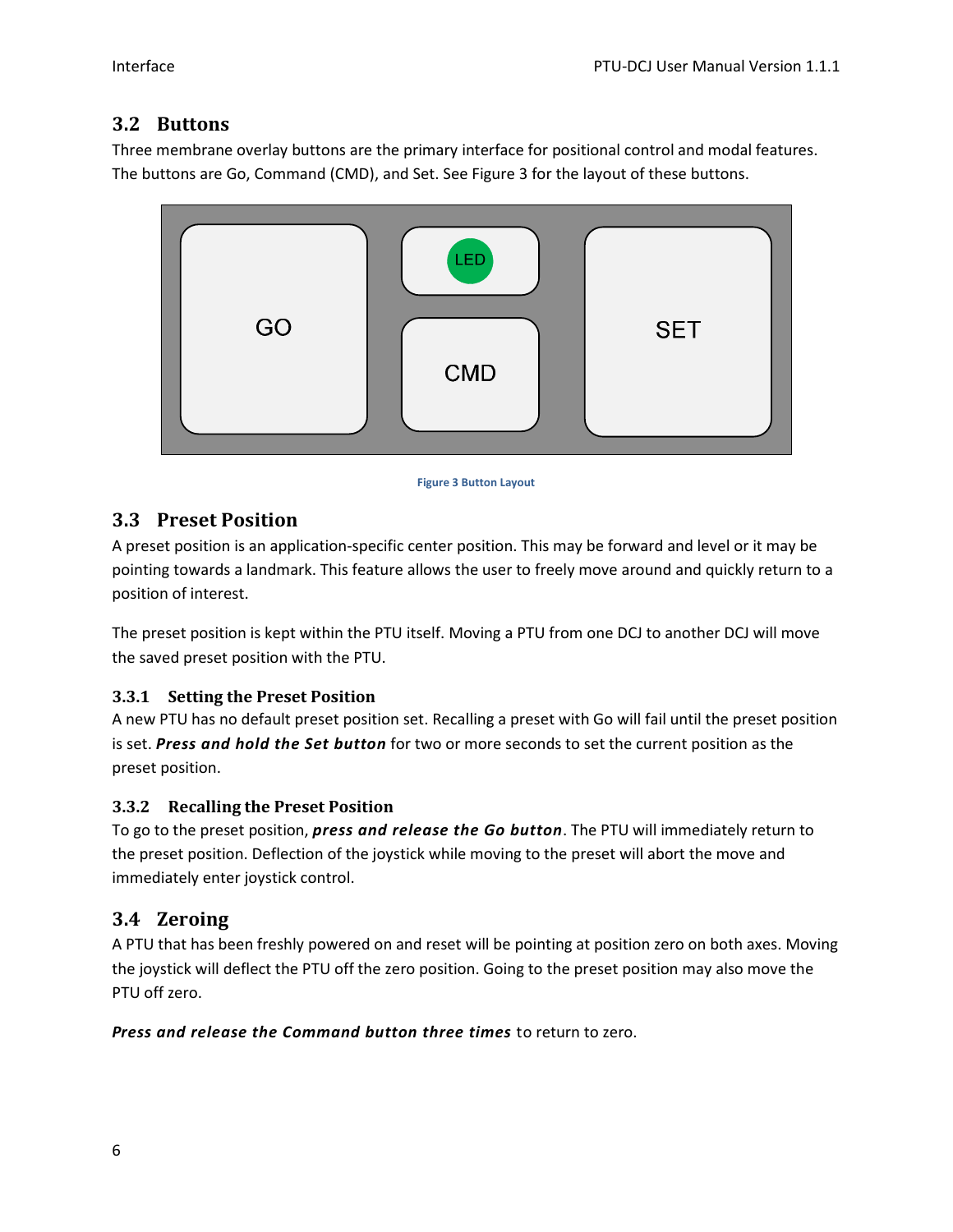#### **3.5 Reset**

There may be cases where a PTU reset is required. The reset command can be sent by *pressing and holding the Command button*. The DCJ will reset the PTU and itself on this command.

#### **3.6 Table of Button Commands**

| <b>Command</b>      | <b>Button Sequence</b>           |  |
|---------------------|----------------------------------|--|
| <b>Go To Preset</b> | Go                               |  |
| <b>Set Preset</b>   | Press & Hold Set                 |  |
| <b>Go to Zero</b>   | <b>Command, Command, Command</b> |  |
| <b>Reset</b>        | Press & Hold Command             |  |

#### **4 LED Codes**

The DCJ uses a multi-color LED indicator for user feedback and diagnostics.

| LED                   |  | <b>Description</b>     | <b>User Action</b>                                                                                               |
|-----------------------|--|------------------------|------------------------------------------------------------------------------------------------------------------|
| <b>Blinking Green</b> |  | Connecting             | Wait for DCJ to connect to PTU.                                                                                  |
| <b>Solid Green</b>    |  | Connected              | Joystick is live $-$ start using the joystick.                                                                   |
| Amber                 |  | <b>Button Sequence</b> | One or more buttons have been pressed.                                                                           |
| <b>Red</b>            |  | Error                  | General error. Error conditions are usually<br>short lived and the DCJ will automatically<br>attempt to recover. |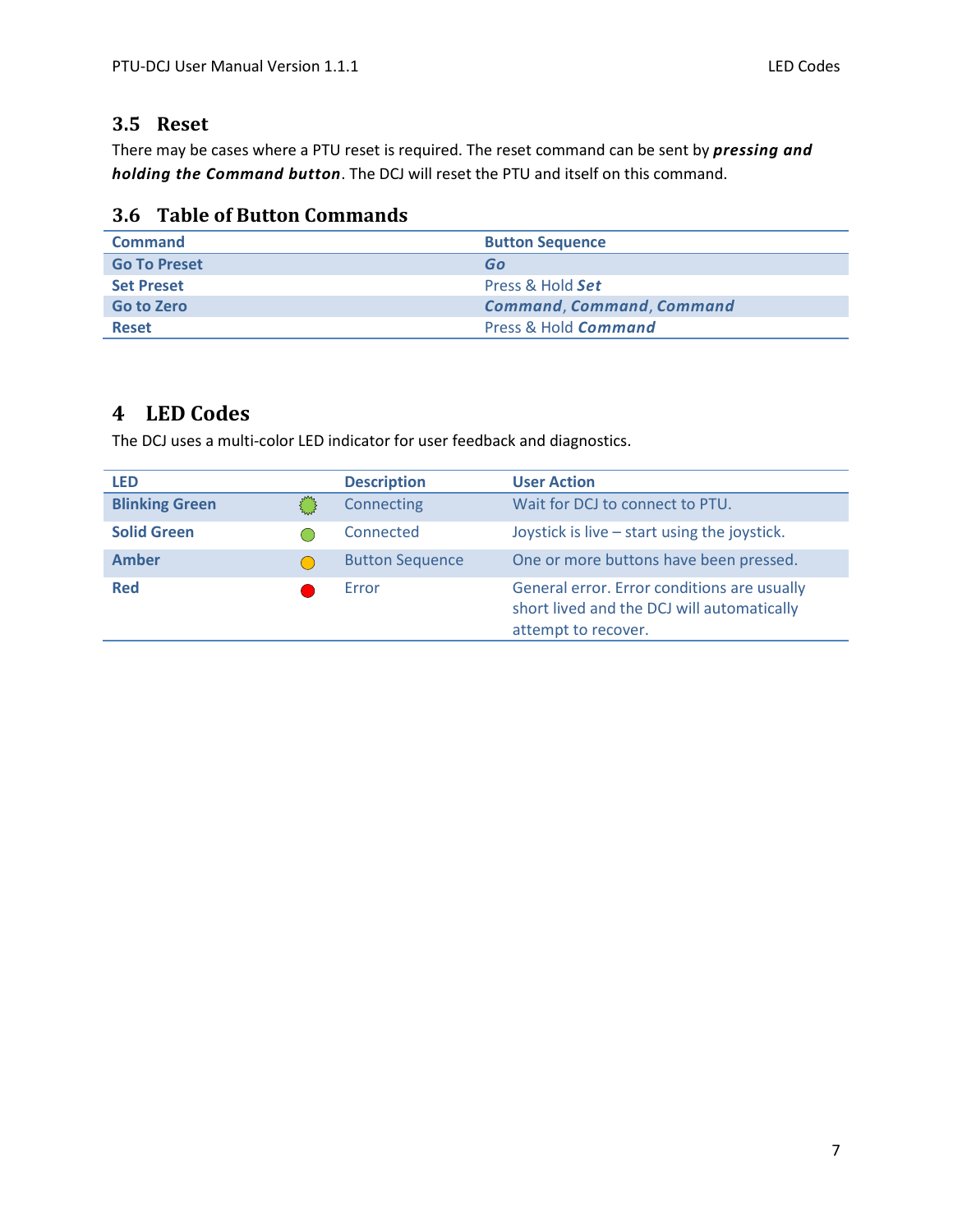#### **5 Wiring Diagram**

#### **5.1 Application Connector**

The application connector is a 19 pin circular connector complying with MIL standard **MS31122E14-19S**. The appropriate mating connector shall comply with **MS3126F14-19P**. A mating connector can be ordered from Directed Perception (part number **PTU-AC-cable01-19PmilC**).

The application connector allows for payload signals to be passed though the DCJ to a PTU that supports payload pass-through. Refer to the schematic in 5.2 Application Connector Schematic for details.

*Note*: not all PTU models support payload pass-through. Check your PTU manual for details on passthrough capabilities.

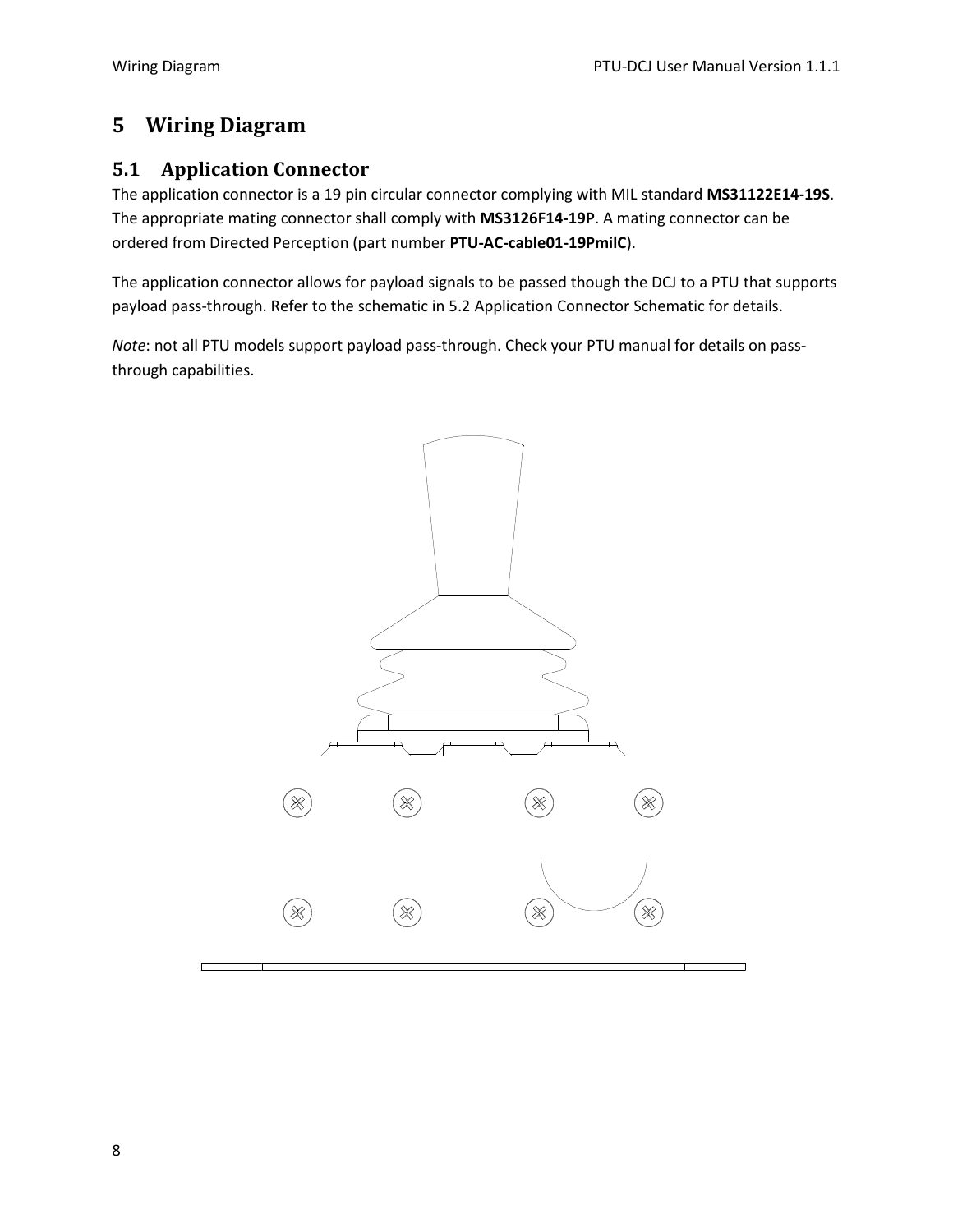

| 5.2 | <b>Application Connector Schematic</b> |  |
|-----|----------------------------------------|--|
|-----|----------------------------------------|--|

| Pin | <b>Destination</b> | <b>Current</b> | <b>Description</b>  |
|-----|--------------------|----------------|---------------------|
| A   | DCJ                |                | <b>RS485 TX-</b>    |
| В   | DCJ                |                | <b>RS485 RX-</b>    |
| C   | DCJ                |                | RS485 RX+           |
| D   | PTU                | 3A             | PTU Ground          |
| E   | PTU                | 3A             | <b>PTU 9-30 VDC</b> |
| F   | Payload            | 1A             | Shield              |
| G   | Payload            | 1Α             | Video 1 Ground      |
| н   | Payload            | 1Α             | Video 1 Signal      |
| M   | DCJ                |                | RS485 TX+           |
| N   | Payload            | 1A             | Pass-Through 3      |
| P   | Payload            | 1A             | Pass-Through 2      |
| R   | Payload            | 3A             | Payload Ground      |
| S   | Payload            | 3A             | Payload 0-30 VDC    |
| т   | Payload            | 1A             | Video 2 Signal      |
| U   | Payload            | 1A             | Video 2 Ground      |
| v   | Payload            | 1Α             | Pass-Through 1      |

#### **5.2.1 Application Advisories**

- 1. *DO NOT* exceed maximum current ratings! It is highly recommended to fuse payload power lines with a fast-blow fuse before entry into the DCJ. Damage due to overcurrent conditions is not covered under warranty.
- 2. Payload power lines may have large surge capacitors. They are unsuitable for generic signal pass-through.
- 3. RS-485 communication is to the DCJ only. These lines are *not* attached to the PTU's RS-485 lines.
- 4. PT-DCJ-CABLE has 16 AWG wire for payload power and 18 AWG wire for PTU power. It is recommended to use similarly large power wires in custom application cables.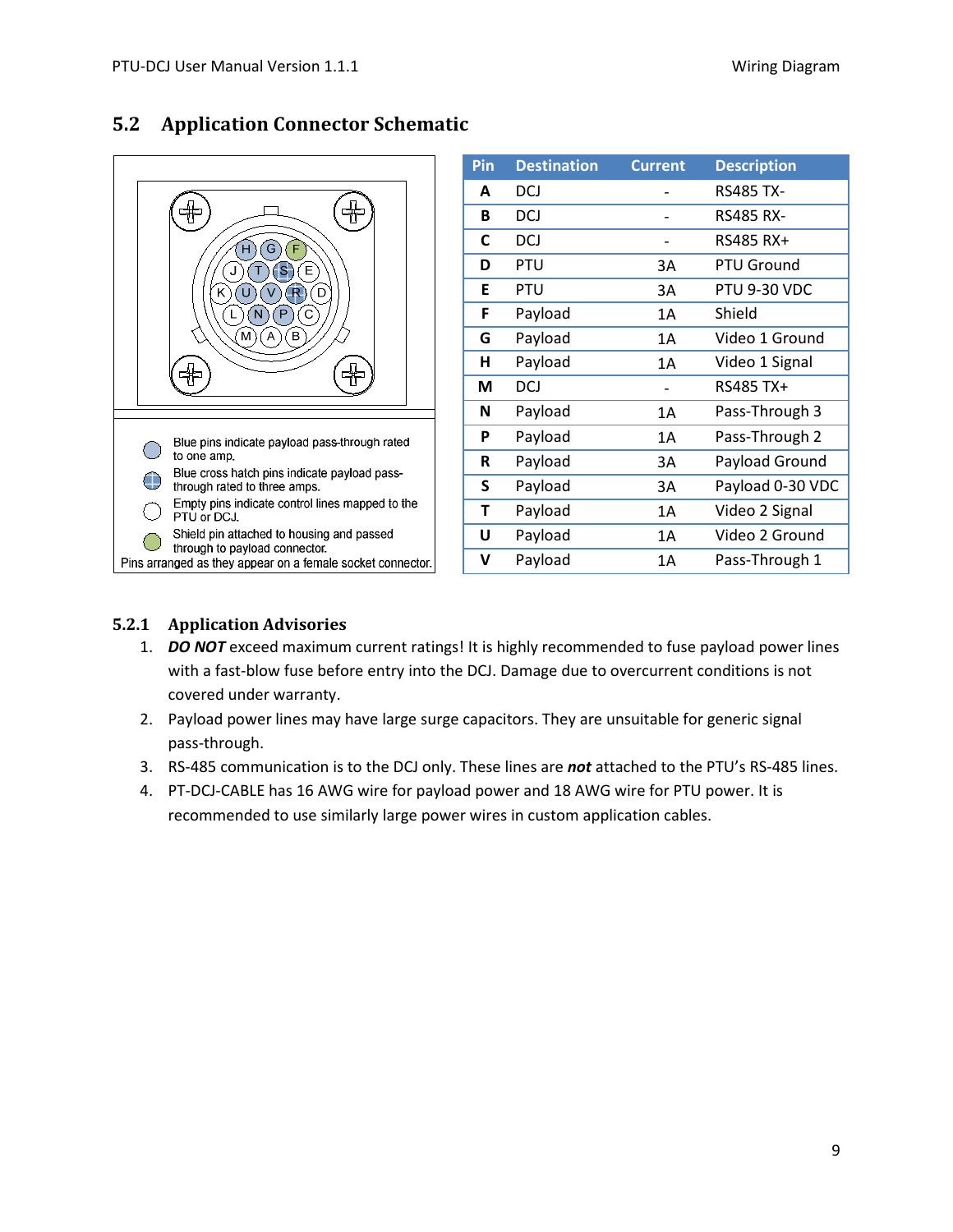#### **A Regulatory Information**

Electromagnetic Interference (EMI) is any signal or emission, radiated in free space or conducted along power or signal leads that endangers the function of a radio navigation or other safety service or seriously degrades, obstructs, or repeatedly interrupts a licensed radio communications service.

#### **Class A**

Class A equipment has been tested and found to comply with the limits for a Class A digital device, pursuant to Part 15 of the FCC Rules. These limits are designed to provide reasonable protection against harmful interference in a commercial environment. This equipment generates, uses and can radiate radio frequency energy and, if not installed and used in accordance with the instructions, may cause harmful interference to radio communications. However, there is no guarantee that interference will not occur in a particular installation. Operation of this equipment in a residential area is likely to cause harmful interference, in which case the user will be required to correct the interference at his/her own expense.

#### **Class B**

Class B equipment has been tested and found to comply with the limits for a Class B digital device, pursuant to Part 15 of the FCC Rules. These limits are designed to provide reasonable protection against harmful interference in a residential installation. This equipment generates, uses and can radiate radio frequency energy and, if not installed and used in accordance with the instructions, may cause harmful interference to radio communications. However, there is no guarantee that interference will not occur in a particular installation. If this equipment does cause harmful interference to radio or television reception, which can be determined by turning the equipment off and on, the user is encouraged to try to correct the interference by one or more of the following measures:

- Reorient or relocate the receiving antenna.
- Increase the separation between the equipment and receiver.
- Connect the equipment into an outlet on a circuit different from that to which the receiver is connected.
- Establish good grounding to the base connector.
- Consult the dealer or an experienced radio/TV technician for help.

Caution: Changes or modifications of this equipment not expressly approved by manufacturer could result in violation of Part 15 of the Federal Communication Commission's rules. The FCC has prepared the following booklet: "How to Identify and Resolve Radio-TV Interference Problems." It is available from the US Government Printing Office, Washington DC, 20402. Stock Number 004-00-00345-4.

#### A.1 FCC Notice

According to 47CFR, Parts 2 and 15, Subpart B Class A: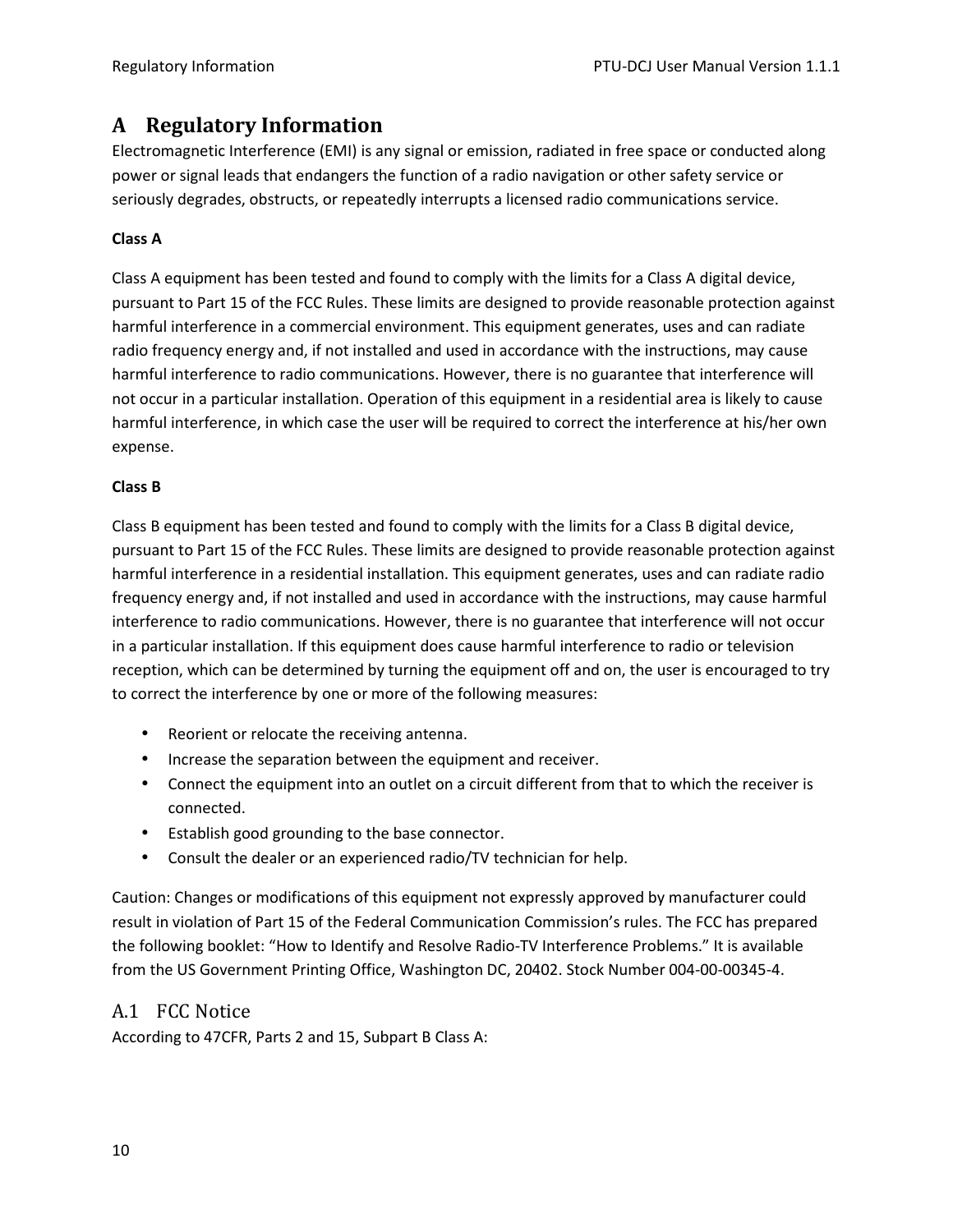This device complies with FCC Part 15, Subpart B Class A of the FCC Rules. Operation is subject to the following two conditions: (1) This device may not cause harmful interference, (2) This device must accept any interference received including interference that may cause undesired operations.

#### **B Limited Warranty**

Directed Perception, Inc. warrants this product against defects in material or workmanship, as follows:

For a period of one year from date of purchase, Directed Perception, Inc. will repair the defective product and provide new or rebuilt replacements at no charge. Warranty repairs require the issuance of a repair authorization number from Directed Perception prior to the return of merchandise, and the buyer assumes responsibility for freight charges.

After the one year period, the purchaser must pay for all parts, labor and freight.

This warranty does not cover any damage due to accident, misuse, abuse or negligence. You should retain your original bill of sale as evidence of the date of purchase.

REPAIR OR REPLACEMENT AS PROVIDED UNDER THIS WARRANTY IS THE EXCLUSIVE REMEDY OF THE PURCHASER. DIRECTED PERCEPTION SHALL NOT BE LIABLE FOR ANY INCIDENTAL OR CONSEQUENTIAL DAMAGES FOR BREACH OF ANY EXPRESS OR IMPLIED WARRANTY ON THIS PRODUCT, EXCEPT TO THE EXTENT PROHIBITED BY APPLICABLE LAW, ANY IMPLIED WARRANTY OF MERCHANTABILITY OR FITNESS FOR A PARTICULAR PURPOSE ON THIS PRODUCT IS LIMITED IN DURATION TO THE DURATION OF THIS WARRANTY.

Some states do not allow the exclusion or limitation of incidental or consequential damages, or allow limitations on how long an implied warranty lasts, so the above limitations or exclusion may not apply to you. This warranty gives you specific legal rights, and you may also have other rights which vary from state to state.